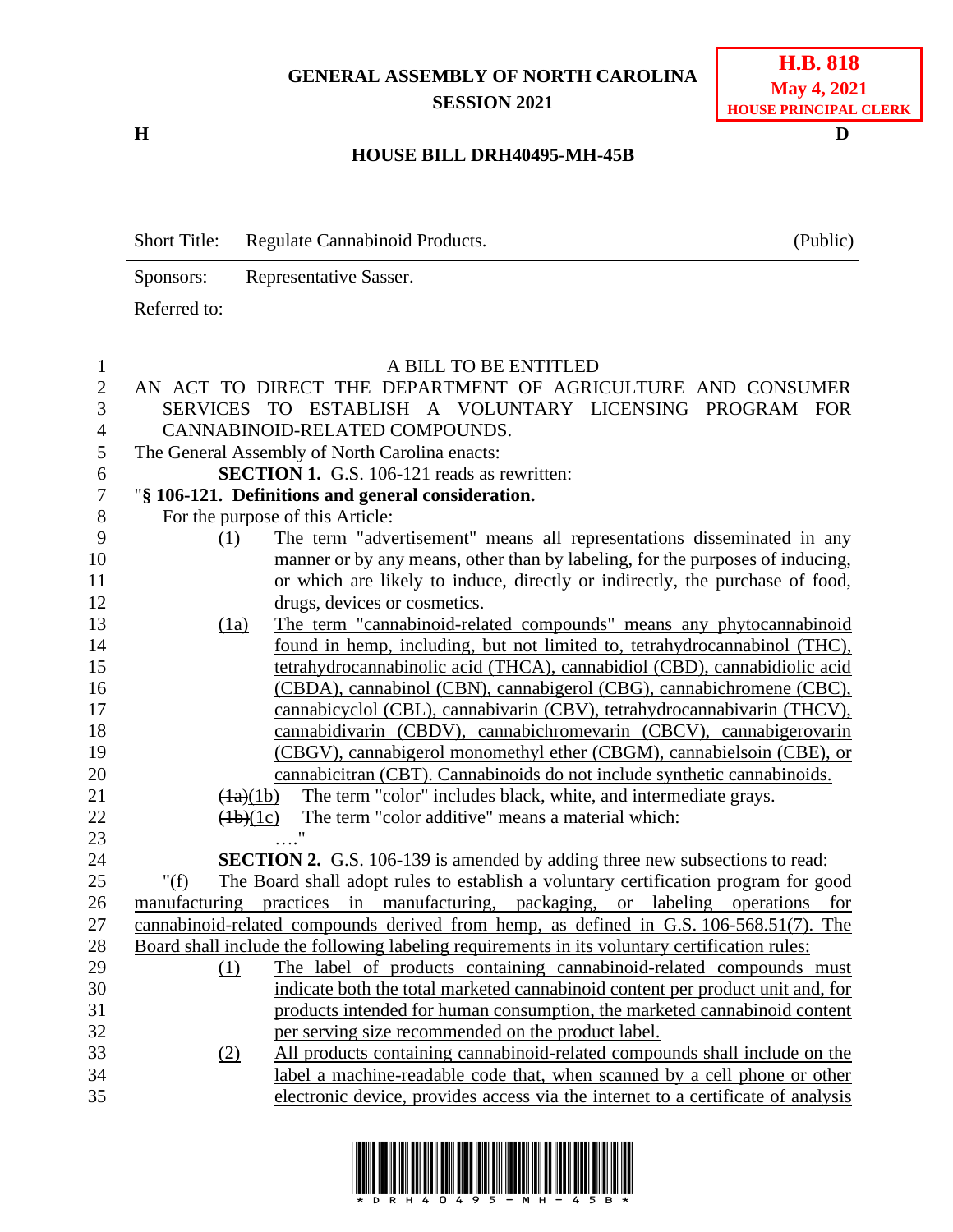|                   | <b>General Assembly Of North Carolina</b>                                                           | <b>Session 2021</b> |
|-------------------|-----------------------------------------------------------------------------------------------------|---------------------|
|                   | issued by an independent accredited laboratory certified under ISO Standard                         |                     |
|                   | 17025 that meets all of the following requirements:                                                 |                     |
|                   | The certification is lot-specific.<br><u>a.</u>                                                     |                     |
|                   | The certification provides a profile of total cannabinoid potency<br><u>b.</u>                      |                     |
|                   | content contained in the product.                                                                   |                     |
|                   | The certification includes analysis of residual solvents, heavy metals,<br>$\underline{c}$ .        |                     |
|                   | pesticides, mycotoxins, and microbials contained in the product.                                    |                     |
| (g)               | The manufacture, sale, delivery, holding, or offering for sale of any                               |                     |
|                   | cannabinoid-related compounds that are falsely certified as compliant with the certification rules  |                     |
|                   | adopted by the Board under subsection (f) of this section shall be prohibited under this Article    |                     |
|                   | and shall also be subject to G.S. 106-123 and G.S. 106-125.                                         |                     |
| (h)               | Application for certification of good manufacturing practices shall be made to the                  |                     |
|                   | Commissioner on forms provided by the Department. The application shall set forth the name          |                     |
|                   | and address of the applicant, the applicant's principal place of business, and such other           |                     |
|                   | information as the Commissioner may require. The Board shall develop a schedule of license          |                     |
|                   | fees. Fees collected pursuant to this subsection shall be used by the Department to cover all       |                     |
|                   | reasonable costs of administering the voluntary licensing program, including all staffing costs."   |                     |
|                   | <b>SECTION 3.</b> G.S. 106-568.51(6) and $(7)$ read as rewritten:                                   |                     |
| "(6)              | Hemp products. - All products made from industrial hemp, including, but not                         |                     |
|                   | limited to, cloth, cordage, fiber, food, fuel, paint, paper, particleboard,                         |                     |
|                   | plastics, seed, seed meal and seed oil for consumption, and verified propagules                     |                     |
|                   | for cultivation if the seeds originate from industrial hemp varieties.hemp that                     |                     |
|                   | are prepared in a form available for commercial sale, excluding any product                         |                     |
|                   | that is smokeable.                                                                                  |                     |
| (7)               | Industrial hemp. All parts and varieties of the Hemp. - The plant Cannabis                          |                     |
|                   | sativa (L.), cultivated or possessed by a grower licensed by the Commission,                        |                     |
|                   | whether growing or not, that contain along with any part of that plant,                             |                     |
|                   | including the seeds thereof and all derivatives, extracts, cannabinoids,                            |                     |
|                   | isomers, acids, salts, and salts of isomers, whether growing or not, with a                         |                     |
|                   | delta-9 tetrahydrocannabinol concentration of not more than three-tenths of                         |                     |
|                   | one percent (0.3%) on a dry weight basis."                                                          |                     |
|                   | <b>SECTION 4.</b> Chapter 106 of the General Statutes is amended by adding a new                    |                     |
| section to read:  |                                                                                                     |                     |
|                   | "§ 106-568.58. Hemp not an adulterant.                                                              |                     |
|                   | Notwithstanding any other provision of law, including federal laws and rules to the contrary,       |                     |
|                   | but subject to any rules and regulations developed by the Board of Agriculture, products that       |                     |
|                   | contain hemp or any part of the hemp plant or hemp derivative, including the seeds and all          |                     |
|                   | naturally occurring cannabinoids, compounds, concentrates, extracts, isolates, resins, isomers,     |                     |
|                   | acids, salts, salts of isomers, or cannabidiol derivatives, are not considered to be adulterated or |                     |
|                   | misbranded based solely on the inclusion of hemp or any hemp derivative. Subject to any rules       |                     |
|                   | and regulations developed by the Board of Agriculture, the production, marketing, sale, or          |                     |
|                   | distribution of products that contain hemp or any derivatives of hemp, including hemp-derived       |                     |
|                   | cannabidiol, may not be restricted or prohibited based solely on the inclusion of hemp or any       |                     |
| hemp derivative." |                                                                                                     |                     |
|                   | <b>SECTION 5.(a)</b> G.S. 90-87(16) reads as rewritten:                                             |                     |
|                   | (See editor's note for expiration of last sentence) "Marijuana" means all parts<br>"(16)            |                     |
|                   | of the plant of the genus Cannabis, whether growing or not; the seeds thereof;                      |                     |
|                   | the resin extracted from any part of such plant; and every compound,                                |                     |
|                   | manufacture, salt, derivative, mixture, or preparation of such plant, its seeds                     |                     |
|                   | or resin, but shall not include the mature stalks of such plant, fiber produced                     |                     |
|                   | from such stalks, oil, or cake made from the seeds of such plant, any other                         |                     |